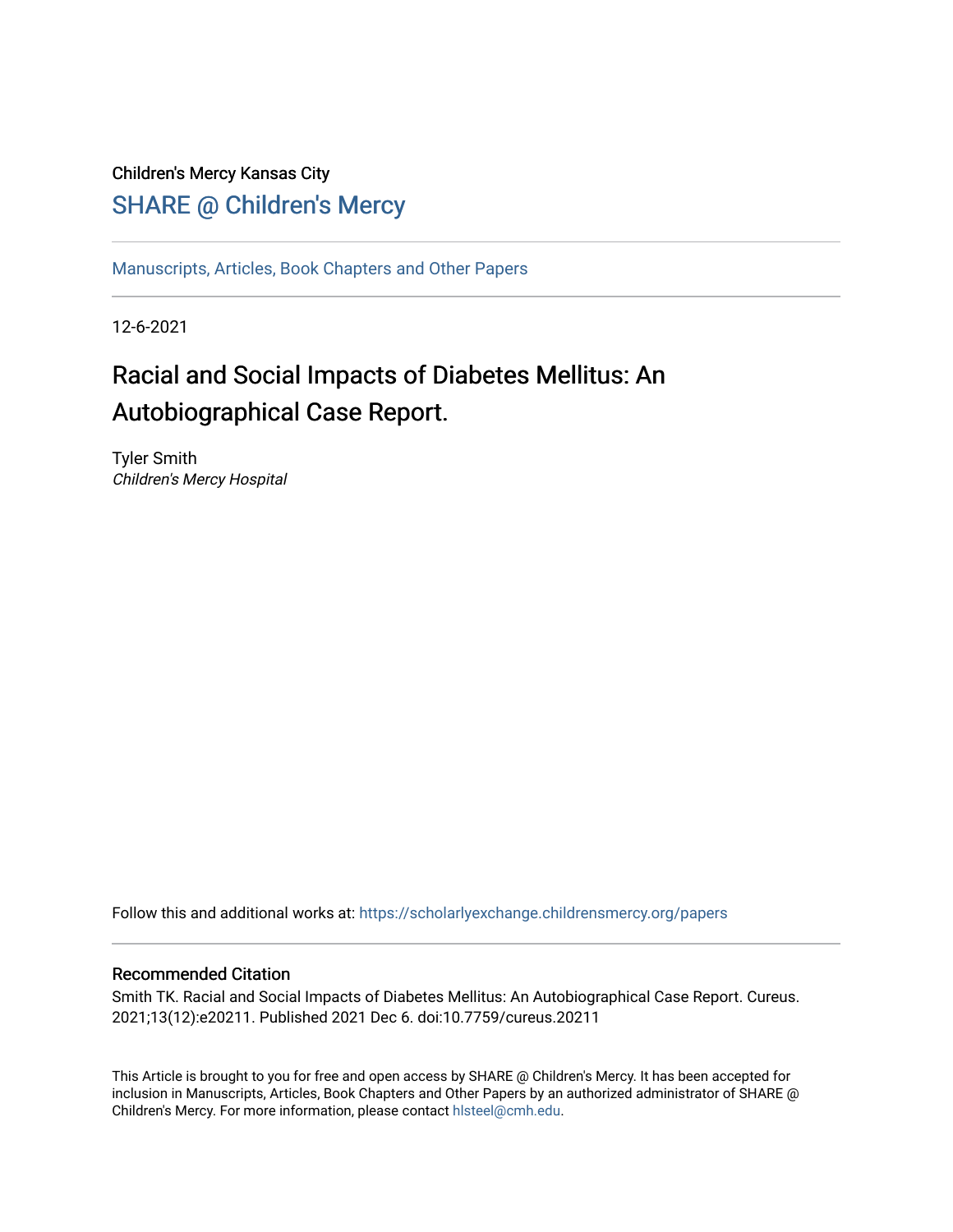Cureus

**Review began** 11/19/2021 **Review ended** 12/01/2021 **Published** 12/06/2021

#### **© Copyright** 2021

Smith. This is an open access article distributed under the terms of the Creative Commons Attribution License CC-BY 4.0., which permits unrestricted use, distribution, and reproduction in any medium, provided the original author and source are credited.

## **Racial and Social Impacts of Diabetes Mellitus: An Autobiographical Case Report**

Tyler K. [Smith](https://www.cureus.com/users/262191-tyler-k-smith) 1, 2

1. Department of Pediatrics, University of Missouri-Kansas City School of Medicine, Kansas City, USA 2. Department of Pediatrics, Children's Mercy Kansas City, Kansas City, USA

**Corresponding author:** Tyler K. Smith, tksmith2@cmh.edu

#### **Abstract**

Type two diabetes mellitus is a chronic medical condition encountered by physicians providing medical care to adult and pediatric patients. This autobiographical case report discusses type two diabetes from the perspective of positive and negative interactions with the healthcare system in managing diabetes mellitus, especially for a physician of color and underrepresented in medicine. Bias and assumptions occur for some people diagnosed with diabetes mellitus or presumed to have the disease based on age, body habitus, comorbidities, lived environment, race, and ethnicity. I specifically address the social implications of bias experienced by persons of color strictly based on race and ethnicity. Intensified awareness about systemic and institutional racism in healthcare warrants eliminating the inequities and disparities in the medical management and treatment of diabetes mellitus.

**Categories:** Endocrinology/Diabetes/Metabolism, Preventive Medicine, Other

**Keywords:** underrepresented in medicine, minority population, minority health, implicit bias, diversity and equity in medicine, diversity and inclusion, racial and social impact, healthcare disparities, diabetes mellitus, autobiographical case report

#### **Introduction**

Advances in diagnosing, treating, and managing diabetes mellitus have evolved since the first descriptions of the disease by ancient Egyptians over 3000 years ago [1]. Gone are the days of diagnosing diabetes mellitus by the sweet smell and even taste of patients' urine or managing symptoms with calorie restriction [2]. The discovery of insulin by Canadian surgeon Frederick Banting and continued support for good nutrition and exercise promoted by physicians Reginald Fitz and Elliott Joslin brought the advent for revolutionizing medical treatment and management of diabetes care [2,3]. Additionally, the creation of glucometers and apps for mobile devices expanded the technology for efficiently monitoring blood glucose levels away from the physician's office. These devices kept people with diabetes healthier longer, out of the hospital, and preventing disease sequelae [2]. Unfortunately, even with improvements to diabetes management and medical care, minoritized and marginalized populations continue suffering from the disease at alarming, disproportionate rates.

Research demonstrates that healthcare disparities and inequities exist for people of color with diabetes mellitus. People identifying as Hispanic/Latinx, Black/African American, Asian, and Native American/Alaskan Native have higher rates of diabetes mellitus compared to their White counterparts [4]. In addition to race and ethnicity, genetics, resource-limited communities lacking healthy food options or walkable spaces, mental illness, access to adequate healthcare and insurance, and obesity are just a few factors contributing to the increased risks for diabetes and comorbid complications [4]. Glycosylated hemoglobin, also known as hemoglobin A1C, serves as a marker for glycemic control, with some people of color having higher values suggesting decreased glycemic control [5]. Limited research demonstrates the cause for persistent racial and ethnic differences in glycemic control; however, some studies suggest an association with social determinants of health, e.g., socioeconomic status, access to quality education and healthcare, as well as neighborhood and community environments where people live, work, learn, play, and interact [5]. Distrust of the healthcare system, including negative encounters with or erroneous, preconceived notions by medical professionals, compounds the hesitancy of some people of color to seek medical care and treatment [6-8].

This autobiographical case report highlights the author's experiences living with type two diabetes mellitus, including diagnosis, treatment, and the social impacts of the disease. The author candidly shares the challenges of managing diabetes and sometimes the perceived stigma even as a person with a medical background and training. By sharing this account, the author hopes to remind physicians and colleagues to be mindful of their personal biases when providing medical care for patients with diabetes.

### **Case Presentation**

My diagnosis of type two diabetes mellitus ironically occurred while in medical school during my family medicine clinical clerkship. Noon report just finished as my classmates and I prepared for an afternoon of

#### **How to cite this article**

Smith T K (December 06, 2021) Racial and Social Impacts of Diabetes Mellitus: An Autobiographical Case Report. Cureus 13(12): e20211. DOI 10.7759/cureus.20211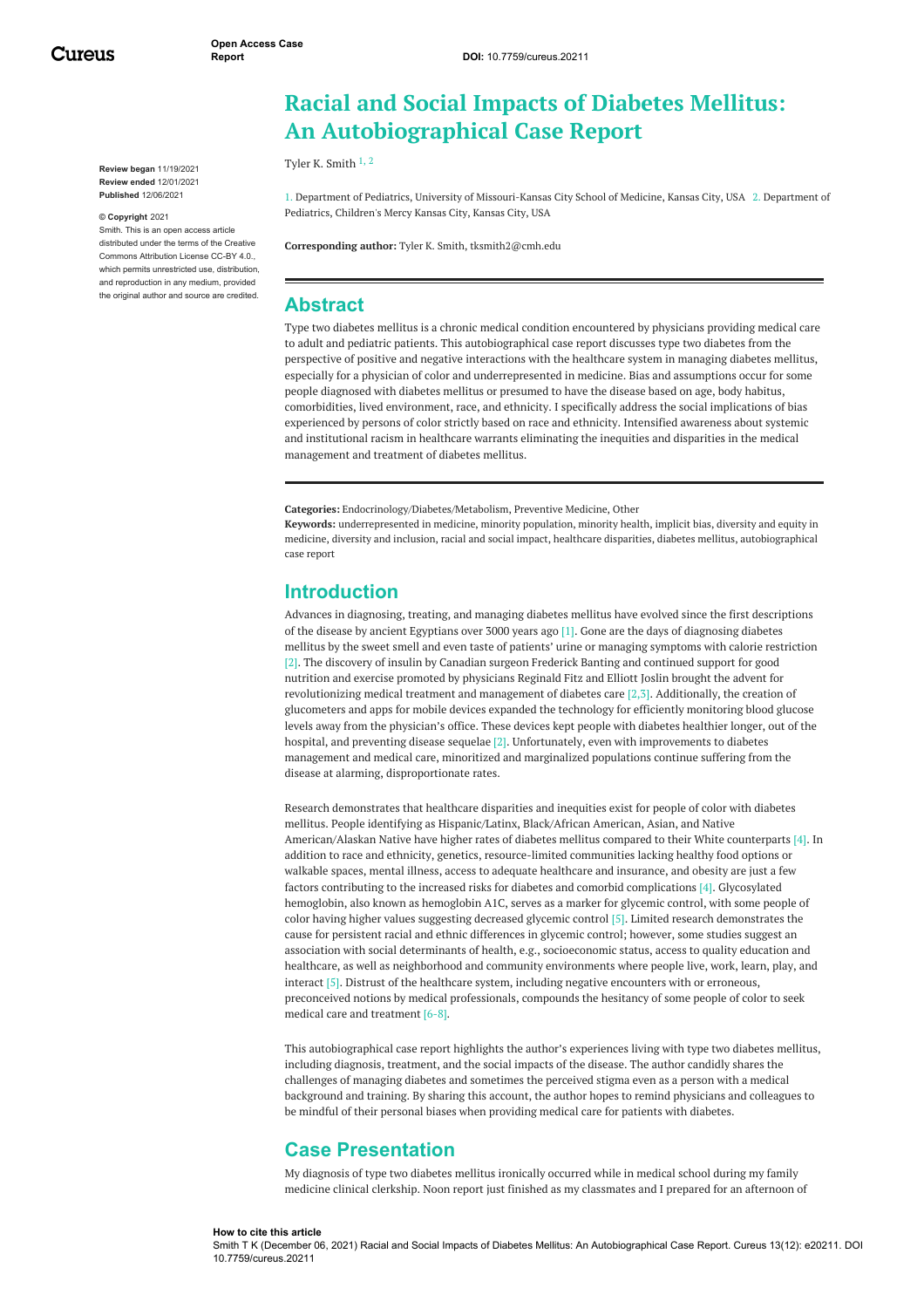interactive, didactic sessions about diabetes mellitus. The instructor reviewed the disease process and pathophysiology. After the discussion, we proceeded through four learning stations to better understand the experiences of patients with diabetes. These stations included nutritional counseling about a healthy diet such as carbohydrate counting and understanding how to effectively read food labels, subcutaneous injection with normal saline (as comfortable), simulating an insulin injection, performing a fingerstick glucose check, and providing anticipatory guidance to patients about diabetes mellitus. While at the fingerstick station, my blood glucose reading was elevated at over 200 mg/dL. We had just finished having lunch during noon report, so my attending recommended that we recheck my blood glucose at the end of the lecture, which would be more than two hours since I last ate. Without feeling concerned or worried, I continued rotating through the respective educational stations. As the session ended, I rechecked my blood glucose with my attending physician: the level remained above 200 mg/dL after more than two hours postprandial.

#### **Diagnosis**

My attending in family medicine officially diagnosed me with type two diabetes mellitus in the clinical office a few weeks after attending the diabetes lecture. My family medical history included diabetes mellitus typically diagnosed in later adulthood and managed through lifestyle changes such as diet, exercise, and sometimes oral medication. Although I experienced thoughts of concern about my new diagnosis, my attending physician-assisted in answering my many questions and providing reasonable recommendations about how to manage my diabetes moving forward. The physician specifically spent time discussing how to prevent nephropathy, neuropathy, retinopathy, and other complications of diabetes through appropriate regulation of blood glucose levels and maintaining hemoglobin A1C levels below 7%. The compassion, patience, and support shown to me by the attending physician not only alleviated some of the angst of my diagnosis but also provided me with the confidence that I could manage my disease. In retrospect, I remember learning that I was at risk for diabetes mellitus prior to starting medical school. I, unfortunately, did not have the same positive experience learning about my potential for diabetes compared to learning about my actual diagnosis.

I went to my primary care clinician for a comprehensive, well adult examination prior to starting medical school. My clinician ordered lab tests for completeness since I would be moving out of state to attend medical school. I thought nothing of the exam or my blood work until I received a telephone call from my clinician's office stating that I needed to make an appointment to review my lab results. As I was now back home with my family and more than a 12-hour car ride away from my clinician's office, I confirmed my identity and requested my lab results over the telephone. The person on the other end of the telephone informed me that my results must be given in person, and if I did not come in for an appointment as soon as possible, I was going to die. The person was not referring to that we would all die one day, but that there was something concerning with my test results placing my life in peril. Being in my early twenties at the time, worry set in that I had a terminal or incurable illness with something terrible happening to my body. I mobilized quickly and had an appointment with my primary care clinician within one week. Barely addressing the clinician with my usual pleasantries, I started firing off my questions beginning with if I was dying and what medical attention I needed. My clinician looked perplexed, asking what I was told as to the reason for the appointment. Sharing the "you could die" story, my clinician apologized for the language used to convey information about my lab results, including the unnecessary worry, created. I learned my lab results showed the potential for pre-diabetes. Not being in medical school yet, I had no context of what it meant to have pre-diabetes or the potential implications for my health. Did this mean I have diabetes? Would I have diabetes later, and if later, when?

Physicians and healthcare professionals are trained to care for the person and not the disease through effective communication with patients by acknowledging the power of words and how they matter in patient outcomes. Medical education includes training with standardized and real patients to provide information using patient-centered communication and terminology understandable to patients. Patient-centered communication entails active engagement with patients through listening in order to learn about patients' perspectives about their health when communicating medical information. Studies demonstrate that patients are more inclined to adhere to prescribed medical treatment and management when directives provided by clinicians use patient-centered communication [9]. Even though healthcare professionals receive training in speaking to patients, some people are better skilled at the technique than others. In addition to healthcare professionals' abilities in talking to patients is the potential bias interjected into the words and language used during patient encounters. I am uncertain of the intentions of the nurse I spoke to on the telephone about my lab results, but I know the personal impact on me. I felt the nurse was insensitive with their choice of words. I felt the nurse believed that I was not serious and did not care about my health. And for a moment, knowing the nurse had my medical chart, I felt the medical comments made were based on my being a person of color.

#### **Lifestyle changes**

My initial treatment for type two diabetes mellitus included lifestyle changes and medication. Exercise became incorporated into my regular routine, such as going to the gym using the elliptical machine, lifting light weights, and taking brisk, 30-minute walks. I actively engaged in meal preparation, eating lean meats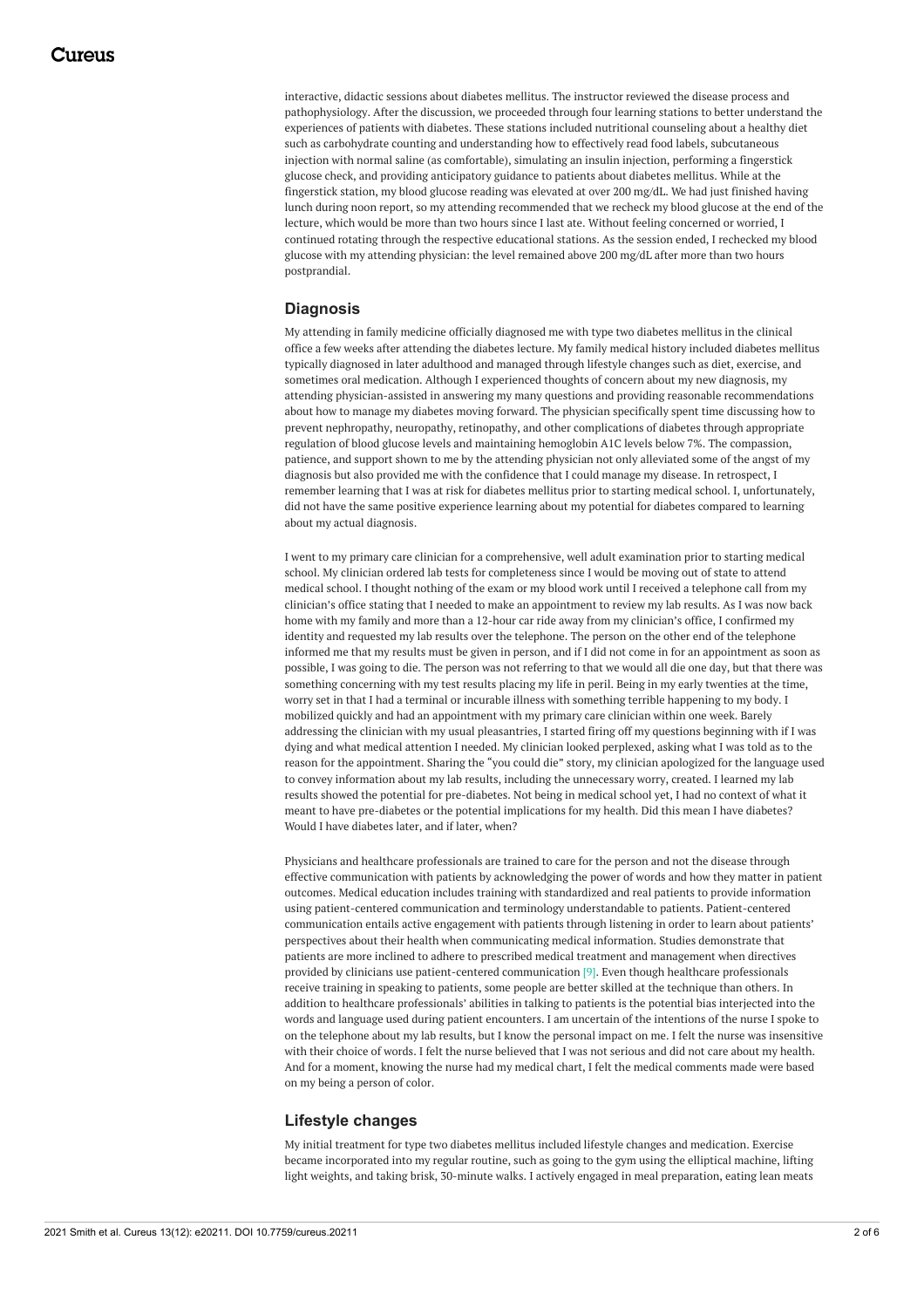and protein, fruits, vegetables, and monitoring my consumption of carbohydrates. I became more in tune with regularly reading the carbohydrate content on food labels as well as the appropriate serving size. Lab testing showed that my diabetes was mild, and I was started on repaglinide 2 mg by mouth before meals and checked my blood glucose levels twice daily. My diagnosing physician selected this older drug class believing it would provide me with the best glycemic control while also respecting my preference for a manageable medication regimen.

Being in healthcare, I am aware of the correct actions to take as a patient; however, knowing and doing are two different things. I was not the perfect patient, and physicians are sometimes known to be the worst patients. I liked the positive feeling after a good workout, but that feeling only happened if I exercised, and my excuses for not doing so ranged from having no time as a resident to being tired. In addition to my exercise challenges, I have a large sweet tooth and crave carbohydrates, including bread and potatoes. Sizzling hot French fries straight from the fryer at McDonald's are my weakness.

I quickly learned if I wanted to prevent complications from diabetes mellitus and keep my illness under control, I needed to make active, sustainable lifestyle changes. I created a schedule for working out, including 30-minute walks outside during nice weather, parking my car away from store entrances to increase my distance walked, and taking the steps instead of elevators as often as possible in multilevel buildings. I changed my eating habits by consuming my favorite foods in moderation. Instead of a large French fry from McDonald's, I opted for the small. I selected healthier menu options when eating out at restaurants and fast-food establishments. I monitored my blood glucose levels paying close attention to how certain foods impacted the reading. My body does not like large quantities of fried foods, so that became a treat. My healthy carbohydrates included quinoa and sweet potatoes, which had a limited impact on my blood glucose levels. Most importantly, I stopped emotional eating. For example, I had a great day: I will eat junk food; or alternatively, I had a bad day: I will eat junk food.

In understanding the potential complications from diabetes mellitus, I am hypervigilant about prevention strategies. To prevent injuries to my feet, I do not walk around the house or outside without some type of foot covering such as socks, slippers, or shoes. I love being pampered with a pedicure, but I am mindful to ensure the cleanliness of the establishment, including sanitized pedicure instruments, regular cleaning of the foot basin, and using disposable, plastic jets to prevent the risk of exposure to infections. I regularly check my feet for any bruises or cuts since the healing process for patients with diabetes can be prolonged. I also examine my feet frequently to ensure the appropriate sensation and check for signs of neuropathy.

#### **Medication**

Selecting medications for treating diabetes mellitus is individualized to the person. What works for one individual may not work for another. My initial medication regimen included repaglinide 2 mg three times daily 10 minutes prior to meals. This controlled my diabetes for approximately five years until I recognized that I needed a little more support in managing my daily glucose levels, and metformin 500 mg twice daily was added. I remained on this regimen and found improved glucose control with the addition of sitagliptin which allowed discontinuing my short-acting medication, repaglinide. I would stay on the cocktail of metformin and sitagliptin for five-seven years until I was ready to transition to "pregnancy-friendly" medication.

#### **Physician appointments**

With having the diagnosis of type two diabetes mellitus, no option exists for me to not visit with a physician on a regular basis. I make sure to have a physical examination with my primary care physician annually. I have managed my diabetes with and without an endocrinologist. In managing with the endocrinologist, I was able to try different medications to determine which one worked well and which medication did not provide the appropriate control. I worked with my primary care physician to manage my diabetes when my medication regimen stayed the same and my blood glucose levels remained well controlled. Annual dilated eye examinations are a must with my ophthalmologist, and I try to schedule the appointments around the same time each year to remember.

It is worth noting that my first endocrinologist shared that I did not "fit the picture" of a person with diabetes. I was not aware that people with diabetes mellitus have a specific look like someone with a pathognomonic, genetic disorder, or syndrome. My perplexity likely showed in my facial expression as my specialist clarified. Other than my family medical history of diabetes mellitus, my specialist would not have thought that I had diabetes let alone type two. Based on my age of late 20s and average-build body habitus, the expectation would have been that I had type one diabetes. I completed specialized testing confirming my diagnosis of type two diabetes, but I had a lingering feeling wondering how other patients with diabetes might be perceived. Were other patients assumed to have the disease based on race and ethnicity, weight, diet, exercise level, or family medical history? Or were assumptions made about patients based on the communities where they resided?

Due to changes in my health insurance while in fellowship training, my diabetes was managed for a few years by my primary care physician; however, I resumed medical care with a new endocrinologist when I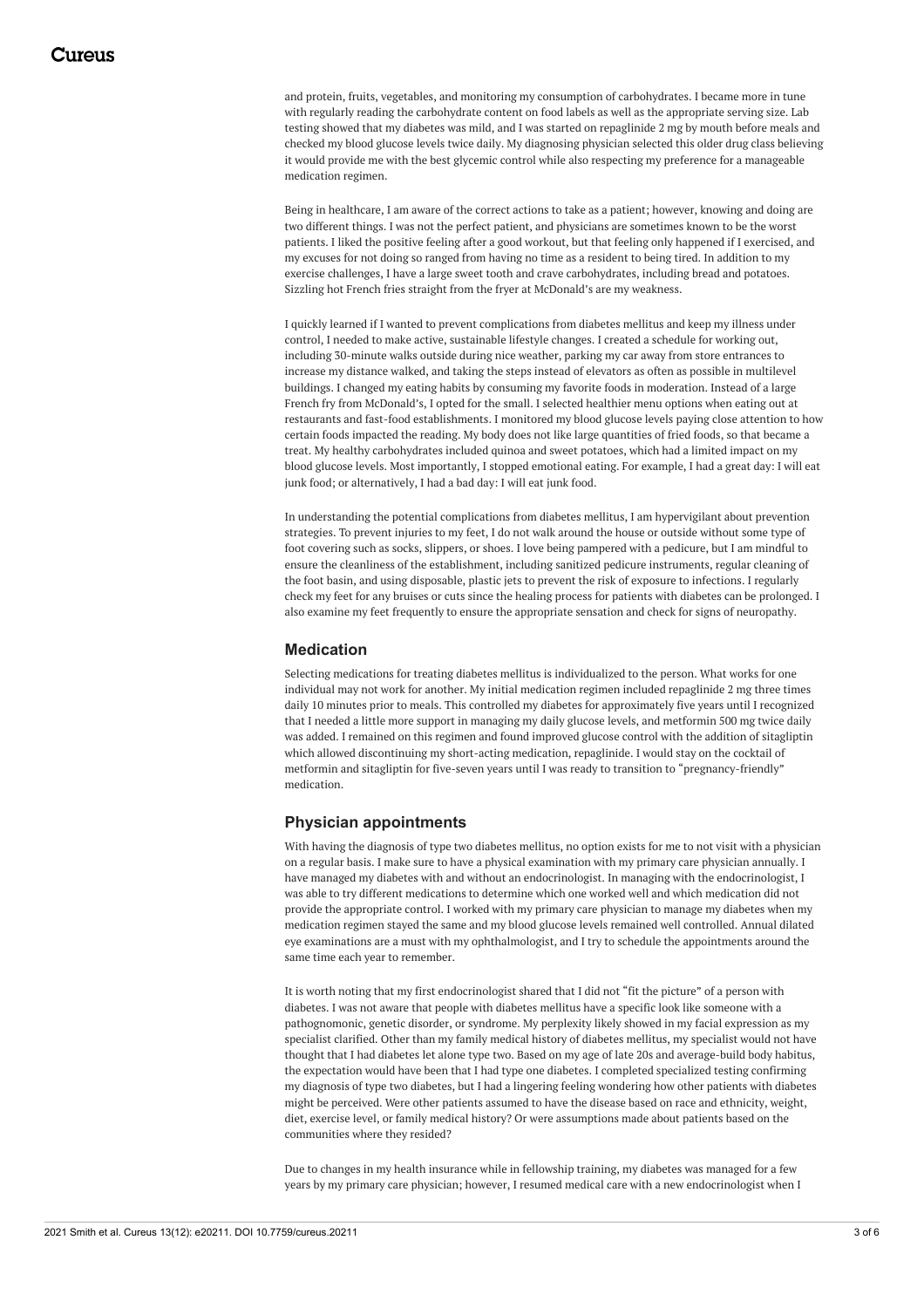became an attending physician. My new endocrinologist understood my busy schedule as a physician with limited availability for medical appointments. They worked collaboratively with me in making appointments around my clinical schedule, developed a manageable medication regimen as well as created accountability for diet and exercise. Both of my endocrinologists treated me with dignity and respect as a person with diabetes without my feeling that my race negatively impacted my medical care.

#### **Impacts of diabetes mellitus**

As a patient with diabetes, knowing my body and how it feels with changes in blood glucose levels was imperative to appropriate management. During my moments of experiencing hyperglycemia (blood glucose >250 mg/dL), my symptoms include increased hunger and thirst, headaches, and feeling more tired than usual. With hypoglycemia (blood glucose < 60 mg/dL), I experienced anxiety, increased heart rate, feeling flushed or hot, sweating, shakiness, irritability, and tingling or numbness in my tongue. The goal is to prevent these uncomfortable symptoms. My hyperglycemia is treated with drinking lots of water, while my hypoglycemia is treated with drinking 4 oz of juice or eating a few fruit snacks that I keep available for these moments. In either situation, I recheck blood glucose levels to ensure that the intervention worked. I have not needed any emergency medical care secondary to my diabetes mellitus, but I am mindful to monitor how my body feels.

Diabetes mellitus not only impacts the patient but family members and friends too. Family and friends assist with managing lifestyle changes while also dealing with the ramifications of diabetes mellitus complications, including immobility after a lower extremity amputation and dialysis during kidney failure. My mother took my diagnosis the hardest as she thought about the potential complications, including the impacts on future pregnancies. She shared her motherly love wishing she had the disease instead of me. She made the difficult decision to forgo donating her kidney due to concerns that I might need a kidney one day. I have never been diagnosed with nephropathy or any other kidney disease, but my mother operated using proactive thought processes should the situation arise.

Knowing my desire to have children one day, I created a plan with my endocrinologist early. Endocrinologists recommend that women with diabetes have a hemoglobin A1C of less than 7% prior to conceiving: my target goal was a level less than or equal to 6.5%. When I knew that I was ready to consider trying to get pregnant, I transitioned to "pregnancy-friendly" medication to prepare my body. In addition to taking metformin twice daily, I discontinued sitagliptin and added subcutaneous long-acting insulin, insulin glargine, and as-needed short-acting insulin, insulin aspart, to cover my meals containing extra carbohydrates. As someone who does not like needles, specifically needles piercing my body, I had to get used to the subcutaneous injections, which surprisingly were not terrible. In addition to my regular fingerstick glucose checks, I used a Dexcom (DexCom Inc, San Diego, California) device attached to my abdomen or back to continuously monitor my blood glucose levels. Dexcom provided real-time glucose readings to better understand the causes for my low and high numbers. The device is the same as the one worn by Nick Jonas that crashed the internet: ask an adolescent for more information. While I liked the spirit of the device and the information provided, it created moments of annoyance. Twice daily quality checks were needed for glucose readings, and the transmitter needed to be close to the reading device. Air travel was a nightmare as TSA checkpoints at the airport required a medical note, and avoiding the scanner with a physical pat-down was needed. Since my time using the device, Dexcom has made the monitoring process much easier with the ability to track glucose levels on a mobile device.

In speaking about the impacts of type two diabetes mellitus, I would be remiss if I did not share the assumptions made about people with diabetes. Some people give judging looks when checking blood glucose levels or worse, thinking there are issues with addiction when injecting insulin prior to a meal at a restaurant. Unfortunately, some health professionals and others assume that people with diabetes are mostly persons of color, overweight or obese, non-compliant with taking medication, or lackadaisical about their health. Numerous family members and friends describe experiences of long discussions during medical appointments with a clinician repeatedly asking about prescribed diabetes medications. Surprise follows the interrogation when the physician learns that a person of color only takes a daily multivitamin and as-needed over-the-counter pain relievers. Regrettably, some health professionals assume patients of color tell a falsehood about their medical history and therefore are non-compliant with taking medication. People of color who are older, possibly overweight or obese, admittedly lead a sedentary lifestyle, and reside in a resource-limited community do not all have diabetes. In fact, there is no body habitus that predicts who will have diabetes - maybe risks, but not disease.

#### **Discussion**

I have now been living with diabetes mellitus for more than 15 years. I remain healthy, but I still have my own challenges managing the disease. In efforts to decrease my daily doses of long-acting insulin, I researched methods to naturally decrease my blood glucose levels. I started drinking a homemade tea of fresh or dried sage every morning. Sage naturally decreases blood glucose levels. I learned drinking one cup of sage tea daily sufficiently maintains my blood glucose throughout the day, while two cups creates increased moments of hypoglycemia. From this daily practice, I have decreased my long-acting insulin to under 10 units daily. Patients should consult their physician and/or specialist before embarking on natural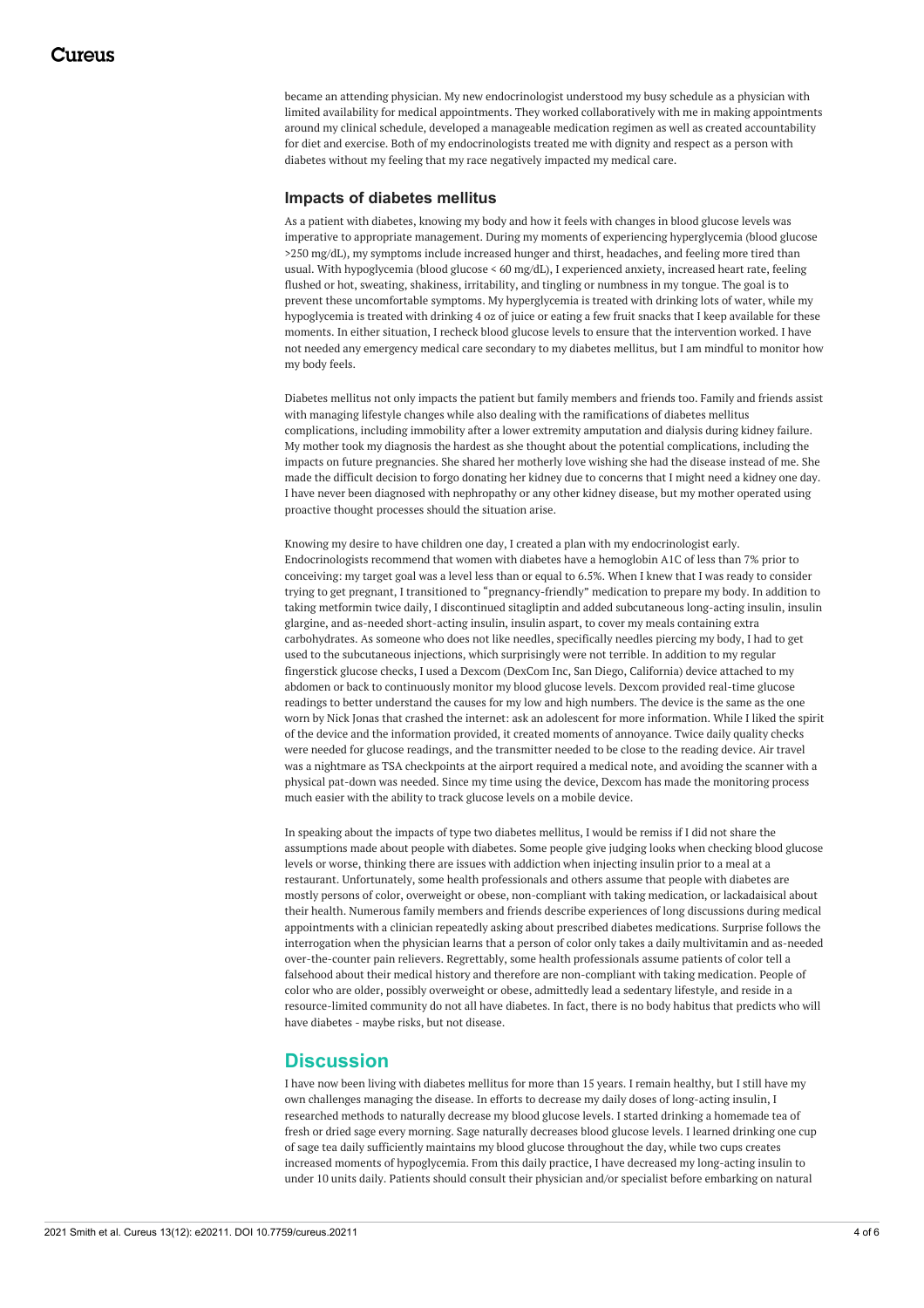treatments and remedies that could impact their diabetes mellitus, including medications and disease management. I share what I continue learning about my type two diabetes in hopes that it will help inspire others, including my patients.

Physicians' training entails not sharing our story with patients as clinical time is about the patient's needs and not the physician's. But being a general pediatrician and caring for an adolescent experiencing difficulties with managing their diabetes, I cannot suppress my journey. I care for the adolescent's noncompliance with taking their medication, not checking glucose levels regularly, over-indulging in the wrong foods, and just being plain tired of being the person with diabetes. I create a safe space and speak the truth to my patients. Diabetes sucks and is not fun to manage, but I still encourage my patients. I share that I am living with diabetes, and my patient can too. I share that I am living out all my dreams, and my patient can too. For some patients, just knowing that someone cares to understand their journey and struggle living with diabetes can make all the difference in treatment and management.

Other than my pre-diabetes experience, I have had fairly positive interactions with my healthcare team in managing my diabetes mellitus, which is untrue for some patients of color. Despite health professionals' training in compassionate and empathetic care as well as quality improvements in health systems for managing diabetes, racial and ethnic disparities continue to persist. Hispanic/Latinx, Black/African American, Asian, and Native American/Alaskan Native patients are less likely to participate in diabetes care management, whether self-directed or performed by a clinician with some Asian identities having worse diabetes management compared to other minoritized populations [10,11]. Reasons for poor management include both clinician and patient influences. Cultural differences, time restrictions, and inadequate staff support are factors impacting clinicians' management of patients with diabetes while distrust of the healthcare team and system, cultural differences, and language barriers impact patients' adherence to diabetes treatment [12]. Research suggests implementing programmatic changes at the health professional and medical institution-level, including cultural competency training for clinicians, expanding healthcare teams through the integration of community health workers and allied health professionals, and providing culturally and linguistically appropriate medical care [11]. The disparities in the treatment and management of diabetes mellitus will continue for people of color until individualized medical care is optimized for all patients.

### **Conclusions**

Type two diabetes mellitus is a challenging chronic medical condition to manage even for a physician with medical knowledge. Support from family and friends, healthy lifestyle choices including good nutrition and physical activity, disease ownership, and personal advocacy aids in my continued thriving with diabetes. I recognize my privilege of medical knowledge and access to resources for managing my diabetes but acknowledge that other people of color do not experience the same luxury. To continue eliminating the healthcare disparities and inequities for people of color with diabetes mellitus, I implore healthcare professionals to ensure that the medical care they provide to patients is the same care they desire for themselves and their loved ones.

### **Additional Information**

#### **Disclosures**

**Human subjects:** Consent was obtained or waived by all participants in this study. **Conflicts of interest:** In compliance with the ICMJE uniform disclosure form, all authors declare the following: **Payment/services info:** All authors have declared that no financial support was received from any organization for the submitted work. **Financial relationships:** All authors have declared that they have no financial relationships at present or within the previous three years with any organizations that might have an interest in the submitted work. **Other relationships:** Mr. James Howells (husband) is an ophthalmology researcher at RX Sight.

#### **Acknowledgements**

The author thanks the Medical Writing Center at Children's Mercy Kansas City for reviewing and editing this manuscript.

### **References**

- 1. Hegazi R, El-Gamal M, Abdel-Hady N, Hamdy O: Epidemiology of and risk factors for type 2 diabetes in Egypt. Ann Glob Health. 2015, 81:814-20. [10.1016/j.aogh.2015.12.011](https://dx.doi.org/10.1016/j.aogh.2015.12.011)
- 2. Lakhtakia R: The history of [diabetes](https://www.ncbi.nlm.nih.gov/labs/pmc/articles/PMC3749019/) mellitus . Sultan Qaboos Univ Med J. 2013, 13:368-70. 3. Karamanou M, Protogerou A, Tsoucalas G, Androutsos G, [Poulakou-Rebelakou](https://dx.doi.org/10.4239/wjd.v7.i1.1) E: Milestones in the history
- of diabetes mellitus: the main contributors. World J Diabetes. 2016, 7:1-7. [10.4239/wjd.v7.i1.1](https://dx.doi.org/10.4239/wjd.v7.i1.1) 4. Spanakis EK, Golden SH: Race/ethnic difference in diabetes and diabetic [complications](https://dx.doi.org/10.1007/s11892-013-0421-9) . Curr Diab Rep. 2013,
- 13:814-23. [10.1007/s11892-013-0421-9](https://dx.doi.org/10.1007/s11892-013-0421-9)
- 5. Walker RJ, Strom Williams J, Egede LE: Influence of race, ethnicity and social determinants of health on diabetes outcomes. Am J Med Sci. 2016, 351:366-73. [10.1016/j.amjms.2016.01.008](https://dx.doi.org/10.1016/j.amjms.2016.01.008)
- Armstrong K, Ravenell KL, McMurphy S, Putt M: [Racial/ethnic](https://dx.doi.org/10.2105/AJPH.2005.080762) differences in physician distrust in the